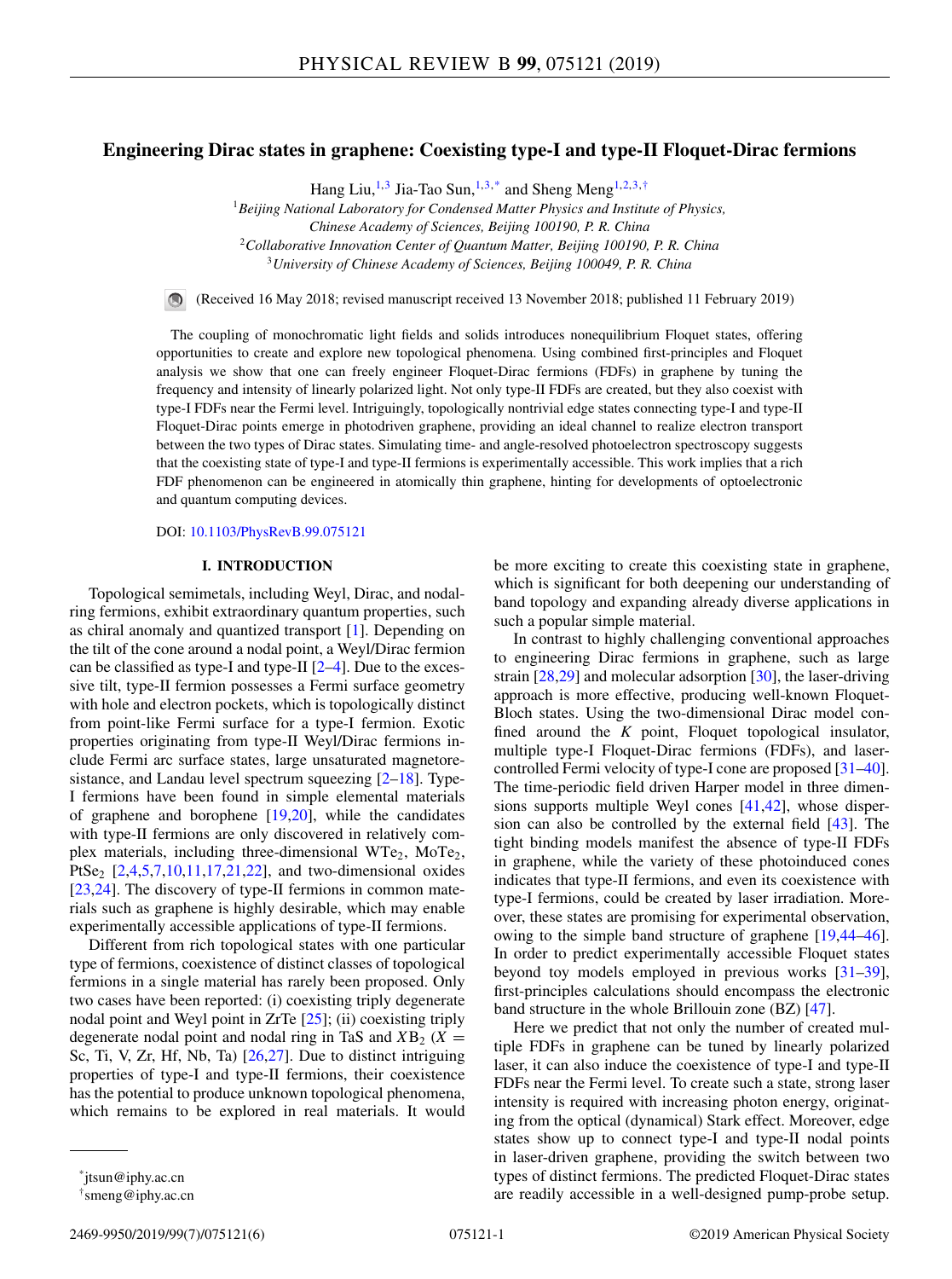<span id="page-1-0"></span>This work provides a way to control various types of emergent Floquet-Dirac fermions in the simple graphene monolayer, and opens a new window for investigating the interactions between these emergent quasiparticles.

## **II. COMPUTATIONAL METHODS**

Beyond the low-energy Dirac model in previous works [\[31–](#page-4-0)[39\]](#page-5-0), a Hamiltonian  $H(k)$  spanning the whole BZ of graphene is constructed by projecting Bloch states onto the *pz* Wannier orbital of carbon atoms using Wannier90 interfaced with VASP (see the Supplemental Material for calculation details [\[48\]](#page-5-0)). A spatially homogeneous monochromatic laser field with a time-periodic vector potential of  $A(t)$  =  $A(t + T)$  is introduced via the Peierls substitution  $H(k) \rightarrow$  $H(k, t) = H(k - A(t))$ , which governs the dynamics of laserdriven graphene. Using the Floquet theorem [\[54–56,63\]](#page-5-0), the time-periodic Hamiltonian  $H(k, t)$  is mapped onto a timeindependent Floquet Hamiltonian  $H_F(k)$ , which spans the newly created Hilbert space  $(R \otimes T)$  as the direct product of original electronic Hilbert space and multiphoton dimensions. The Floquet Hamiltonian  $H_F(k)$  is truncated at the fifth order  $(n = -2, -1, 0, 1, 2)$ , which gives sufficiently accurate Floquet-Bloch band structures.

### **III. RESULTS AND DISCUSSION**

In contrast with massive FDFs induced by a circularly polarized laser [\[31,32\]](#page-4-0), we explore the behavior of massless FDFs driven by linearly polarized laser  $A(t)$  =  $A_0(\sin(\omega t), 0, 0)$  with light polarization along the armchair  $(x)$  direction [Fig. 1(a)]. Hybridization between original  $(n = 0)$  and photon-dressed  $(n \neq 0)$  bands would modify bands significantly, which may lead to unexpected electronic states. In order to observe modifications of only  $n = 0$  bands around Fermi level  $\varepsilon_F$ , we first choose the photon energy  $\hbar\omega =$ 5 eV, which is large enough to push  $n \neq 0$  bands far away from  $\varepsilon_F$ . The laser amplitude of  $A_0 = 624 V/c$  (corresponding to 1.58 V/Å or  $3.32 \times 10^{13}$  W/cm<sup>2</sup>, here *c* is the velocity of light) is chosen as a start.

The stability of this laser-driven system is estimated, which is crucial for experimental investigation. Floquet states can be observed by irradiating a laser pulse [\[45,46,64\]](#page-5-0), resulting from the good approximation of a long pulse to a continuous wave; this is evidenced from our simulation of the angle-resolved photoelectron spectrum. A laser pulse with a trapezoidal envelope having 5 cycles (∼ 4 fs here) is long enough to produce well defined signatures [\[64\]](#page-5-0), indicating that not only laser intensity is below the graphene damage threshold  $[65]$ , but the pulse duration is so brief that phonons cannot be excited [\[66\]](#page-5-0). Therefore, stable graphene would survive in such a laser irradiation, producing corresponding Floquet-Bloch states.

As shown in Fig.  $2(a)$ , under the illumination of above time-periodic laser field, the upper (lower) band at the Fermi level moves down (up), with the most drastic change occurring at the M point. As a result, two Dirac cones approach each other along the *K-M-K*' direction. Band hybridization becomes stronger with increasing laser intensity, which leads to dramatic changes in electronic states. When laser amplitude increases to a critical value of  $875 \text{ V}/c$ , upper and lower



FIG. 1. Multiple Floquet-Dirac points in graphene driven by linearly polarized laser  $A(t) = A_0(\sin(\omega t), 0, 0)$ . (a) The laser is polarized along armchair (*x*) direction. (b) Besides original type-I Dirac cones (blue color), new Dirac cones (red color) along the *KK*' path are induced by laser. The photoinduced Dirac cones can be type-I or type-II. (c) Phase diagram of laser-driven graphene. The blue, orange, red and olive zones represent two type-I FDFs, four type-I FDFs, two type-I and two type-II FDFs coexisting, gapped states, respectively.

bands touch each other around  $\varepsilon_F$ , forming an anisotropic semi-Dirac cone, with linear and quadratic dispersions along  $k_x$  and  $k_y$  directions, respectively [Fig. 2(b)]. After  $A_0$  exceeds 875 V/*c*, bands at the *M* point are inverted, which leads to



FIG. 2. Floquet-Bloch band structure induced by laser with photon energy  $\hbar \omega = 5 \text{ eV}$  and amplitudes of 624 V/*c* (a), 875 V/*c* (b), 900 V/*c* (c),(d). Dashed gray lines represent the equilibirum states of graphene.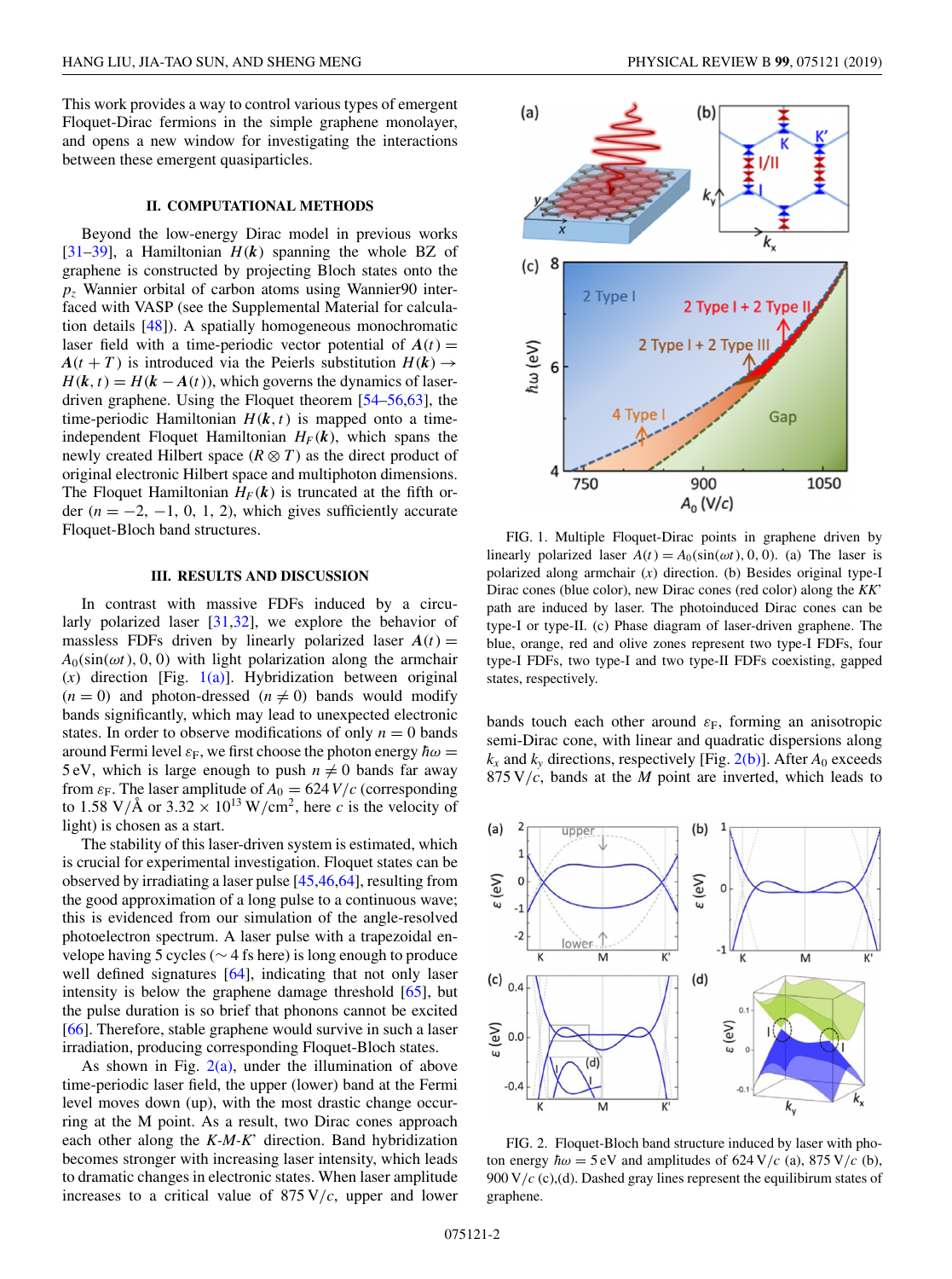

FIG. 3. (a),(b) The type-II FDFs are induced by laser with photon energy  $\hbar \omega = 6$  eV and an amplitude of 980 V/*c*. (c) The spectrum and white dashed line show the tr-ARPES and Floquet-Bloch bands in (a), respectively. The pump pulse has trapezoidal envelope with photon energy  $\hbar \omega = 6 \text{ eV}$  and peak amplitude 980 V/*c*, while the peak of probe pulse coincides with pump pulse peak in time. (d) Edge states of the type-I and type-II FDFs coexisting state.

a pair of type-I Floquet-Dirac points around the M point [Figs.  $2(c)$  and  $2(d)$ ]. Both newly created and original Dirac cones have a linear dispersion, yielding a high mobility of electrons in laser-driven graphene. Because linearly polarized laser does not break required symmetries for gapless Dirac cones in graphene [\[28–30,](#page-4-0)[67\]](#page-5-0), these Floquet-Dirac cones are still stable against perturbations. More importantly, by comparing with FDFs from crossing  $n \neq 0$  bands in previous works [\[33,34,36\]](#page-5-0), engineering FDFs with only  $n = 0$  bands here is more effective thanks to its high electron population. On increasing laser intensity further, stronger band inversion drives the new Dirac point moving towards the original Dirac point. At 919 V/*c*, new and original Dirac points merge together, forming Floquet-semi-Dirac fermions again (Fig. S2 [\[48\]](#page-5-0)).

The topological states can also be controlled by tuning laser frequency. For laser frequency  $\hbar \omega = 6 \text{ eV}$ , new Dirac points show up due to band inversion. Interestingly, the newly formed Dirac points are transformed to type-II, when the laser amplitude reaches  $980 \text{ V}/c$  [Figs. 3(a) and 3(b)], while the original Dirac points remain type-I. The type-II fermion is clearly characterized by its unique Fermi surface (Fig. S3 [\[48\]](#page-5-0)): (i) when  $\varepsilon_F$  is at the energy of type-II Dirac points ( $\varepsilon_2$ ), hole and electron pockets touch at the Dirac point; (ii) when  $\varepsilon_F$  deviates from the energy of Dirac point ( $\varepsilon_F = \varepsilon_2 \pm 5$  meV), the hole and electron pockets get away from each other. Therefore, type-I and type-II FDFs coexist near the Fermi level, with a very small energy separation  $\varepsilon_1 - \varepsilon_2 = 0.02$  eV. For comparison, in compressed PdTe<sub>2</sub>, the type-I and type-II Dirac points have a very large energy separation of ∼1 eV, thus are not really "coexisting" [\[68\]](#page-5-0). Laser-driven graphene is a better platform to explore interactions between type-I and type-II FDFs, such as the possible realization of magneticfield-induced Klein tunneling [\[15\]](#page-4-0). Separating type-I and type-II Dirac fermions by selective quantum scattering, and the analogous Hawking radiation to form correlated electronhole pairs by tunneling of type-II Dirac fermions can be potentially observed in such a laser-driven graphene layer [\[69,70\]](#page-5-0).

To identify whether the coexisting state can be realized using experimentally accessible laser pulses, we have simulated time- and angle-resolved photoelectron spectroscopy (tr-ARPES) of graphene  $[48, 60 - 62]$ . The intensity of photocurrent  $I(k, \varepsilon, \Delta t)$  for wave vector  $k$ , binding energy  $\varepsilon$ , and pump-probe delay time  $\Delta t$  reads [\[60–62\]](#page-5-0),

$$
I(\mathbf{k}, \varepsilon, \Delta t) = \operatorname{Im} \sum_{a} \int dt_1 \int dt_2 s(t_1, \Delta t) s(t_2, \Delta t) e^{i\omega(t_1 - t_2)}
$$
  
 
$$
\times G_{aa}^<(\mathbf{k}, t_1, t_2), \tag{1}
$$

where  $G_{aa}^<(k, t_1, t_2)$  is the lesser Green function of laserdriven graphene, and *s* is the envelop function of probe pulse. Pump-probe setup is designed according to the requirement of realizing the desired Floquet states and the resolution of measurement. Pumping pulse  $A(t) = A_0 p(t)(\sin(\omega t), 0, 0)$ has the photon energy  $\hbar \omega = 6$  eV, and trapezoidal envelope  $p(t)$  with the plateau amplitude of 980 *V*/*c*. Probe pulse  $A(t) =$  $A_0s(t)(\sin(\omega t), 0, 0)$  has the Gaussian envelop with a width of 80 fs, whose peak coincides with the middle of plateau of pump pulse [inset in Fig.  $3(c)$ ]. To observe the whole Dirac cone,  $\varepsilon_F$  is set at 2 eV, which conforms to the electron doping effect for substrate-supported graphene [\[71,72\]](#page-5-0).

Figure  $3(c)$  shows the simulated tr-ARPES by the above setup, which clearly shows two distinct types of Dirac cones. The strongest photocurrent intensity locates at two Dirac points, which are almost degenerate in energy. Most importantly, both the location and dispersion of measured Dirac cones match well with the Floquet-Bloch bands. Therefore, the proposed coexisting state can be probed directly in experiments with the designed setup that is currently accessible.

To demonstrate the unique topological property of the coexisting state, edge states of graphene nanoribbon with the zigzag termination has been explored. The topologically nontrivial edge states connecting type-I and type-II Dirac points show up, as shown in Fig.  $3(d)$ , which are significantly different from that in the equilibrium state [Fig. S1(d) [\[48\]](#page-5-0)]. This nontrivial edge state represents an interesting phenomenon, which may facilitate the scattering and conversion between type-I and type-II Dirac quasiparticles in nonequilibrium conditions. With increasing laser intensity, momentum distribution of the edge states reduces from an arc to a point, which originates from merging type-I and type-II Dirac points [Figs. S2(e) and S2(f)  $[48]$ ].

In order to identify the scope of laser parameters required to realize the coexisting state, a phase diagram of Floquet-Dirac states in laser-driven graphene is constructed. As shown in Fig.  $1(c)$ , the regions of two type-I FDFs (blue area) and trivially gapped phases (olive area) are distinguishable, which are wedged by the phase of four Floquet-Dirac points (orange and red areas). Moreover, the required laser amplitude to realize the state of four FDFs increases with photon energy. In contrast with the phase of four type-I FDFs (orange area), coexistence of type-I and type-II FDFs requires a stronger laser intensity and higher photon energy (red area). However, the photon energy should be smaller than 9.0 eV; otherwise, the state of four FDFs would disappear, let alone the coexistence of two different kinds of fermions [see Fig. S4 for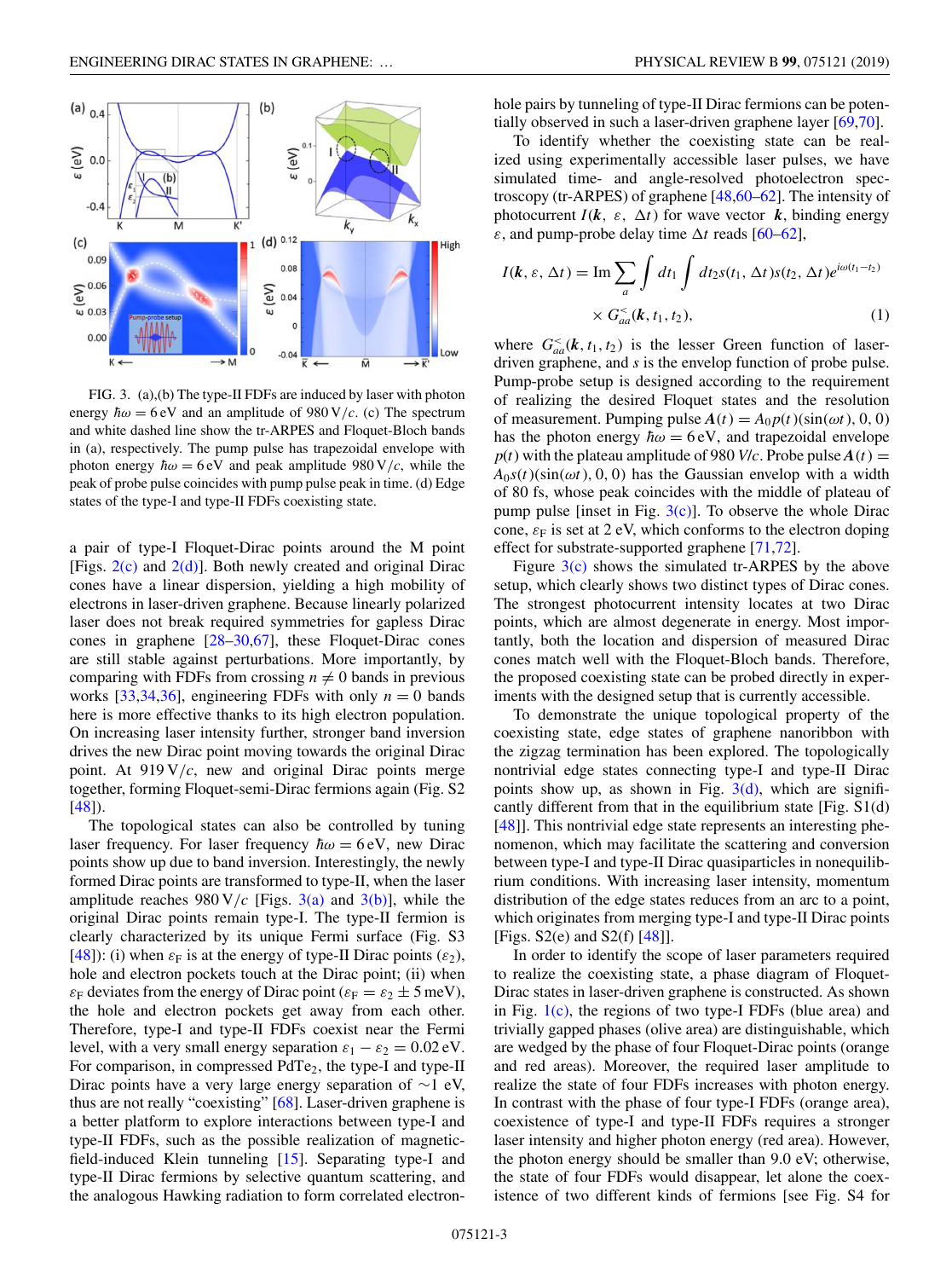<span id="page-3-0"></span>

FIG. 4. The shift of quasienergy at the *M* point. (a) Side bands form by absorbing  $(n = 1)$  and emitting  $(n = -1)$  one photon. The energy shift of upper and lower bands at the *M* point are labeled as  $\Delta \varepsilon_{\text{up}}$  and  $\Delta \varepsilon_{\text{dn}}$ , respectively. (b) Total energy shift  $\Delta \varepsilon = |\Delta \varepsilon_{\text{up}}| +$  $|\Delta \varepsilon_{dn}|$  under the laser field with photon energy  $\hbar \omega = 3.9$ , 5.0, and 6.0 eV.

details [\[48\]](#page-5-0)]. Therefore, to induce a coexisting state, laser parameters should locate at the upward diagonal of the diagram, with a photon energy of 6  $\sim$  8 eV and laser amplitude of 950 ∼ 1075 V/*c*. Besides, a series of critical Floquet states at phase boundaries can also be induced, such as the state of three Dirac points [blue dashed line and Fig.  $2(b)$ ], type-I and type-II anisotropic semi-Dirac cones (olive dashed line and Fig. S2 [\[48\]](#page-5-0)), and the type-III Dirac cone (orange line).

The mechanism behind the Floquet phase diagram, especially the coexisting type-I and type-II FDFs phase, is worthwhile to be explored, which could provide a perspective to design Floquet states. As sketched in Fig.  $4(a)$ , the variation of *n* = 0 bands at the *M* point is  $\Delta \varepsilon = |\Delta \varepsilon_{up}| + |\Delta \varepsilon_{dn}|$ ; and due to a band gap of 3.9 eV at the *M* point, the energy separation between  $n = 0$  and  $n = \pm 1$  bands is  $\delta = \hbar \omega - 3.9 \text{ eV}$ . As the photon energy increases from 3.9 to 6.0 eV with a small  $A_0$ , the evolution of  $\Delta \varepsilon$  with laser amplitude deviates from linearity gradually; while with a large  $A_0$ ,  $\Delta \varepsilon$  always keeps linearity [Fig. 4(b)]. The changes of  $\Delta \varepsilon$  conform to  $\Delta \varepsilon$  =  $\sqrt{A_0^2 |M|^2 + \delta^2} - \delta$  with the dipole matrix element *M* between two states, which indicates band modification is contributed by the optical Stark effect [\[64\]](#page-5-0). Obviously, in order to obtain four FDF states through band inversion, the optical Stark effect should be strong enough as  $\Delta \varepsilon > 3.9$  eV. Because  $\Delta \varepsilon$ decreases with increasing  $\hbar \omega$  (or  $\delta$ ), a larger  $A_0$  is required to realize the transition from two FDFs to four FDFs, which explains the wedged shape of four FDFs phase in Fig. [1\(c\).](#page-1-0)

Through comparing band evolution in two regions of laser frequency, the physical origin of type-II FDFs has been identified. Due to the asymmetry of upper and lower bands, just at their inversion, the band bending direction around the *M* point have two combinations. For a laser with a photon energy of 3.9 ∼ 5.7 eV, the optical Stark effect is so strong that the bending direction of both upper and lower  $n = 0$  bands would be reversed, which leads to a type-I FDF [Fig. S5(a) [\[48\]](#page-5-0)]. In contrast, for a laser with the photon energy of 5.7  $\sim$  9.0 eV, the bending direction of only the upper band is reversed, which leads to the same slope of two bands. Band inversion leads to type-II FDFs, as sketched in Fig. S5(b) [\[48\]](#page-5-0). Therefore, both the asymmetry of bands in the ground state and the reasonable strength of the optical Stark effect are crucial to realize type-II FDFs, where electron-electron interactions do not have contributions. Therefore, tuning the optical Stark effect is a flexible and effective way to realize intriguing matter states in graphene. This is quite different from realizing type-II Weyl cones in a continuously driven offdiagonal Harper model, which originates from the crossing between  $n = 0$  and  $n \neq 0$  bands and the strong quantum effect of the driving field [\[43\]](#page-5-0).

#### **IV. CONCLUSION**

In conclusion, based on first-principles calculations and Floquet theory analysis, electronic states, including four FDFs and coexisting type-I and type-II FDFs near the Fermi level, are predicted in graphene driven by a linearly polarized laser. Moreover, an optical Stark effect contributes to the formation of the states, which supports topologically protected Fermi arc edge states connecting the original and emergent Dirac points. Furthermore, the coexisting state can be observed directly by tr-ARPES experiments with designed setups. Graphene provides an effective platform to create and engineer various kinds of FDFs, which are beneficial to the understanding of fundamental interactions between these emergent quasiparticles, such as separation and conversion between type-I and type-II Dirac fermions.

### **ACKNOWLEDGMENTS**

This work was financially supported by the National Key Research and Development Project of China (Grants No. 2016YFA0202300 and No. 2016YFA0300902), the National Basic Research Program of China (Grant No. 2013CBA01600), and "Strategic Priority Research Program (B)" of the Chinese Academy of Sciences (Grants No. XDB07030100 and No. XDB30000000). We thank Tianjin Supercomputing Center for providing the computing resources.

- [1] X. C. Huang, L. X. Zhao, Y. J. Long, P. P. Wang, D. Chen, Z. H. Yang, H. Liang, M. Q. Xue, H. M. Weng, Z. Fang, X. Dai, and G. F. Chen, Observation of the Chiral-Anomaly-Induced [Negative Magnetoresistance in 3D Weyl Semimetal TaAs,](https://doi.org/10.1103/PhysRevX.5.031023) Phys. Rev. X **[5](https://doi.org/10.1103/PhysRevX.5.031023)**, [031023](https://doi.org/10.1103/PhysRevX.5.031023) [\(2015\)](https://doi.org/10.1103/PhysRevX.5.031023).
- [2] A. A. Soluyanov, D. Gresch, Z. Wang, Q. Wu, M. Troyer, X. Dai, and B. A. Bernevig, Type-II Weyl semimetals, [Nature \(London\)](https://doi.org/10.1038/nature15768) **[527](https://doi.org/10.1038/nature15768)**, [495](https://doi.org/10.1038/nature15768) [\(2015\)](https://doi.org/10.1038/nature15768).
- [3] L. Huang, T. M. McCormick, M. Ochi, Z. Zhao, M. T. Suzuki, R. Arita, Y. Wu, D. Mou, H. Cao, J. Yan, N. Trivedi, and A. Kaminski, Spectroscopic evidence for a type II Weyl semimetallic state in MoTe<sub>2</sub>, [Nat. Mater.](https://doi.org/10.1038/nmat4685) **[15](https://doi.org/10.1038/nmat4685)**, [1155](https://doi.org/10.1038/nmat4685) [\(2016\)](https://doi.org/10.1038/nmat4685).
- [4] H. Huang, S. Zhou, and W. Duan, Type-II Dirac fermions in the PtSe<sub>2</sub>class of transition metal dichalcogenides, [Phys. Rev. B](https://doi.org/10.1103/PhysRevB.94.121117) [94](https://doi.org/10.1103/PhysRevB.94.121117), [121117](https://doi.org/10.1103/PhysRevB.94.121117) [\(2016\)](https://doi.org/10.1103/PhysRevB.94.121117).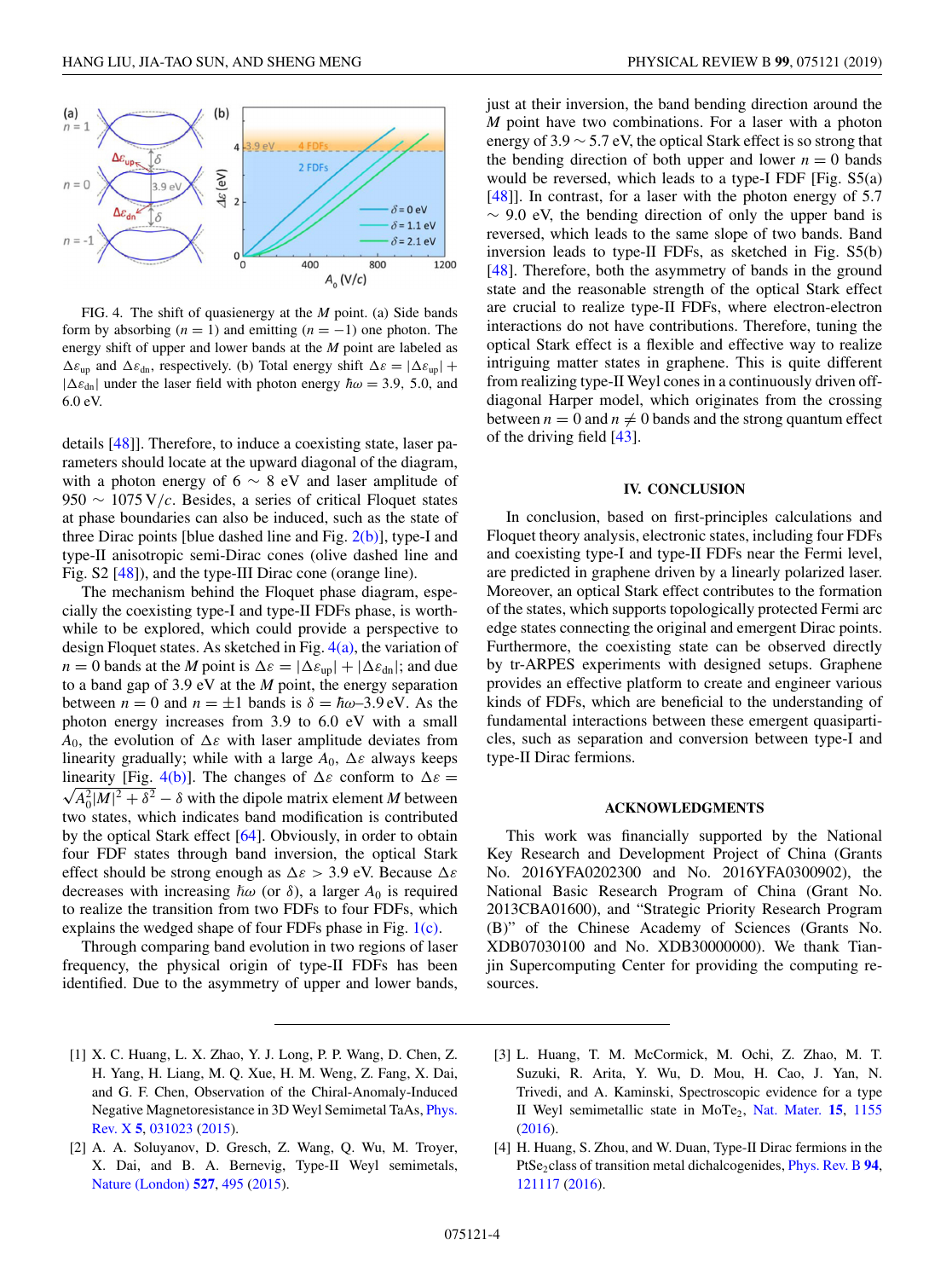- <span id="page-4-0"></span>[5] F. Y. Bruno, A. Tamai, Q. S. Wu, I. Cucchi, C. Barreteau, A. de la Torre, S. McKeown Walker, S. Riccò, Z. Wang, T. K. Kim, M. Hoesch, M. Shi, N. C. Plumb, E. Giannini, A. A. Soluyanov, and F. Baumberger, Observation of large topologically trivial Fermi arcs in the candidate type-II Weyl semimetal WTe<sub>2</sub>, [Phys. Rev. B](https://doi.org/10.1103/PhysRevB.94.121112) **[94](https://doi.org/10.1103/PhysRevB.94.121112)**, [121112](https://doi.org/10.1103/PhysRevB.94.121112) [\(2016\)](https://doi.org/10.1103/PhysRevB.94.121112).
- [6] I. Belopolski, S.-Y. Xu, Y. Ishida, X. Pan, P. Yu, D. S. Sanchez, H. Zheng, M. Neupane, N. Alidoust, G. Chang, T.-R. Chang, Y. Wu, G. Bian, S.-M. Huang, C.-C. Lee, D. Mou, L. Huang, Y. Song, B. Wang, G. Wang, Y.-W. Yeh, N. Yao, J. E. Rault, P. Le Fèvre, F. Bertran, H.-T. Jeng, T. Kondo, A. Kaminski, H. Lin, Z. Liu, F. Song, S. Shin, and M. Z. Hasan, Fermi arc electronic structure and Chern numbers in the type-II Weyl semimetal candidate Mo*x*W1−*<sup>x</sup>*Te2, [Phys. Rev. B](https://doi.org/10.1103/PhysRevB.94.085127) **[94](https://doi.org/10.1103/PhysRevB.94.085127)**, [085127](https://doi.org/10.1103/PhysRevB.94.085127) [\(2016\)](https://doi.org/10.1103/PhysRevB.94.085127).
- [7] M. S. Bahramy, O. J. Clark, B.-J. Yang, J. Feng, L. Bawden, J. M. Riley, I. Markovic, F. Mazzola, V. Sunko, S. P. Cooil, M. Jorge, J. W. Wells, M. Leandersson, T. Balasubramanian, J. Fujii, I. Vobornik, J. Rault, T. K. Kim, M. Hoesch, K. Okawa, M. Asakawa, T. Sasagawa, T. Eknapakul, W. Meevasana, and P. D. C. King, Ubiquitous formation of type-II bulk Dirac cones and topological surface states from a single orbital manifold in transition-metal dichalcogenides, [Nat. Materials](https://doi.org/10.1038/nmat5031) **[17](https://doi.org/10.1038/nmat5031)**, [21](https://doi.org/10.1038/nmat5031) [\(2018\)](https://doi.org/10.1038/nmat5031).
- [8] J. Jiang, Z. K. Liu, Y. Sun, H. F. Yang, C. R. Rajamathi, Y. P. Qi, L. X. Yang, C. Chen, H. Peng, C. C. Hwang, S. Z. Sun, S. K. Mo, I. Vobornik, J. Fujii, S. S. Parkin, C. Felser, B. H. Yan, and Y. L. Chen, Signature of type-II Weyl semimetal phase in MoTe2, [Nat. Commun.](https://doi.org/10.1038/ncomms13973) **[8](https://doi.org/10.1038/ncomms13973)**, [13973](https://doi.org/10.1038/ncomms13973) [\(2017\)](https://doi.org/10.1038/ncomms13973).
- [9] K. Koepernik, D. Kasinathan, D. V. Efremov, S. Khim, S. Borisenko, B. Büchner, and J. van den Brink, TaIrTe4: A ternary type-II Weyl semimetal, [Phys. Rev. B](https://doi.org/10.1103/PhysRevB.93.201101) **[93](https://doi.org/10.1103/PhysRevB.93.201101)**, [201101\(R\)](https://doi.org/10.1103/PhysRevB.93.201101) [\(2016\)](https://doi.org/10.1103/PhysRevB.93.201101).
- [10] J. Sánchez-Barriga, M. G. Vergniory, D. Evtushinsky, I. Aguilera, A. Varykhalov, S. Blügel, and O. Rader, Surface Fermi arc connectivity in the type-II Weyl semimetal candidate WTe2, [Phys. Rev. B](https://doi.org/10.1103/PhysRevB.94.161401) **[94](https://doi.org/10.1103/PhysRevB.94.161401)**, [161401](https://doi.org/10.1103/PhysRevB.94.161401) [\(2016\)](https://doi.org/10.1103/PhysRevB.94.161401).
- [11] A. Tamai, Q. S. Wu, I. Cucchi, F. Y. Bruno, S. Riccò, T. K. Kim, M. Hoesch, C. Barreteau, E. Giannini, C. Besnard, A. A. Soluyanov, and F. Baumberger, Fermi Arcs and Their Topological Character in the Candidate Type-II Weyl Semimetal MoTe<sub>2</sub>, [Phys. Rev. X](https://doi.org/10.1103/PhysRevX.6.031021) **[6](https://doi.org/10.1103/PhysRevX.6.031021)**, [031021](https://doi.org/10.1103/PhysRevX.6.031021) [\(2016\)](https://doi.org/10.1103/PhysRevX.6.031021).
- [12] C. Wang, Y. Zhang, J. Huang, S. Nie, G. Liu, A. Liang, Y. Zhang, B. Shen, J. Liu, C. Hu, Y. Ding, D. Liu, Y. Hu, S. He, L. Zhao, L. Yu, J. Hu, J. Wei, Z. Mao, Y. Shi, X. Jia, F. Zhang, S. Zhang, F. Yang, Z. Wang, Q. Peng, H. Weng, X. Dai, Z. Fang, Z. Xu, C. Chen, and X. J. Zhou, Observation of Fermi arc and its connection with bulk states in the candidate type-II Weyl semimetal WTe2, [Phys. Rev. B](https://doi.org/10.1103/PhysRevB.94.241119) **[94](https://doi.org/10.1103/PhysRevB.94.241119)**, [241119](https://doi.org/10.1103/PhysRevB.94.241119) [\(2016\)](https://doi.org/10.1103/PhysRevB.94.241119).
- [13] Z. M. Yu, Y. Yao, and S. A. Yang, Predicted Unusual Magnetoresponse in Type-II Weyl Semimetals, [Phys. Rev. Lett.](https://doi.org/10.1103/PhysRevLett.117.077202) **[117](https://doi.org/10.1103/PhysRevLett.117.077202)**, [077202](https://doi.org/10.1103/PhysRevLett.117.077202) [\(2016\)](https://doi.org/10.1103/PhysRevLett.117.077202).
- [14] D. Chen, L. X. Zhao, J. B. He, H. Liang, S. Zhang, C. H. Li, L. Shan, S. C. Wang, Z. A. Ren, C. Ren, and G. F. Chen, Magnetotransport properties of the type-II Weyl semimetal candidate Ta3S2, [Phys. Rev. B](https://doi.org/10.1103/PhysRevB.94.174411) **[94](https://doi.org/10.1103/PhysRevB.94.174411)**, [174411](https://doi.org/10.1103/PhysRevB.94.174411) [\(2016\)](https://doi.org/10.1103/PhysRevB.94.174411).
- [15] T. E. O'Brien, M. Diez, and C. W. J. Beenakker, Magnetic Breakdown and Klein Tunneling in a Type-II Weyl Semimetal, [Phys. Rev. Lett.](https://doi.org/10.1103/PhysRevLett.116.236401) **[116](https://doi.org/10.1103/PhysRevLett.116.236401)**, [236401](https://doi.org/10.1103/PhysRevLett.116.236401) [\(2016\)](https://doi.org/10.1103/PhysRevLett.116.236401).
- [16] S. Tchoumakov, M. Civelli, and M. O. Goerbig, Magnetic-Field-Induced Relativistic Properties in Type-I and Type-II Weyl Semimetals, [Phys. Rev. Lett.](https://doi.org/10.1103/PhysRevLett.117.086402) **[117](https://doi.org/10.1103/PhysRevLett.117.086402)**, [086402](https://doi.org/10.1103/PhysRevLett.117.086402) [\(2016\)](https://doi.org/10.1103/PhysRevLett.117.086402).
- [17] Y. Wang, E. Liu, H. Liu, Y. Pan, L. Zhang, J. Zeng, Y. Fu, M. Wang, K. Xu, Z. Huang, Z. Wang, H. Z. Lu, D. Xing, B. Wang, X. Wan, and F. Miao, Gate-tunable negative longitudinal magnetoresistance in the predicted type-II Weyl semimetal WTe<sub>2</sub>, [Nat. Commun.](https://doi.org/10.1038/ncomms13142) **[7](https://doi.org/10.1038/ncomms13142)**, [13142](https://doi.org/10.1038/ncomms13142) [\(2016\)](https://doi.org/10.1038/ncomms13142).
- [18] F. C. Chen, H. Y. Lv, X. Luo, W. J. Lu, Q. L. Pei, G. T. Lin, Y. Y. Han, X. B. Zhu, W. H. Song, and Y. P. Sun, Extremely large magnetoresistance in the type-II Weyl semimetal  $MoTe<sub>2</sub>$ , [Phys. Rev. B](https://doi.org/10.1103/PhysRevB.94.235154) **[94](https://doi.org/10.1103/PhysRevB.94.235154)**, [235154](https://doi.org/10.1103/PhysRevB.94.235154) [\(2016\)](https://doi.org/10.1103/PhysRevB.94.235154).
- [19] K. S. Novoselov, A. K. Geim, S. V. Morozov, D. Jiang, Y. Zhang, S. V. Dubonos, I. V. Grigorieva, and A. A. Firsov, Electric field effect in atomically thin carbon films, [Science](https://doi.org/10.1126/science.1102896) **[306](https://doi.org/10.1126/science.1102896)**, [666](https://doi.org/10.1126/science.1102896) [\(2004\)](https://doi.org/10.1126/science.1102896).
- [20] B. Feng, O. Sugino, R. Y. Liu, J. Zhang, R. Yukawa, M. Kawamura, T. Iimori, H. Kim, Y. Hasegawa, H. Li, L. Chen, K. Wu, H. Kumigashira, F. Komori, T. C. Chiang, S. Meng, and I. Matsuda, Dirac Fermions in Borophene, [Phys. Rev. Lett.](https://doi.org/10.1103/PhysRevLett.118.096401) **[118](https://doi.org/10.1103/PhysRevLett.118.096401)**, [096401](https://doi.org/10.1103/PhysRevLett.118.096401) [\(2017\)](https://doi.org/10.1103/PhysRevLett.118.096401).
- [21] Z. Wang, D. Gresch, A. A. Soluyanov, W. Xie, S. Kushwaha, X. Dai, M. Troyer, R. J. Cava, and B. A. Bernevig, MoTe: A type-II Weyl Topological Metal, [Phys. Rev. Lett.](https://doi.org/10.1103/PhysRevLett.117.056805) **[117](https://doi.org/10.1103/PhysRevLett.117.056805)**, [056805](https://doi.org/10.1103/PhysRevLett.117.056805) [\(2016\)](https://doi.org/10.1103/PhysRevLett.117.056805).
- [22] Y. Wu, D. Mou, N. H. Jo, K. Sun, L. Huang, S. L. Bud'ko, P. C. Canfield, and A. Kaminski, Observation of Fermi arcs in the type-II Weyl semimetal candidate WTe2, [Phys. Rev. B](https://doi.org/10.1103/PhysRevB.94.121113) **[94](https://doi.org/10.1103/PhysRevB.94.121113)**, [121113](https://doi.org/10.1103/PhysRevB.94.121113) [\(2016\)](https://doi.org/10.1103/PhysRevB.94.121113).
- [23] L. L. Tao and E. Y. Tsymbal, Two-dimensional type-II Dirac Fermions in a LaAlO<sub>3</sub>/LaNiO<sub>3</sub>/LaAlO<sub>3</sub> Quantum Well, Phys. Rev. B **[98](https://doi.org/10.1103/PhysRevB.98.121102)**, [121102\(R\)](https://doi.org/10.1103/PhysRevB.98.121102) [\(2018\)](https://doi.org/10.1103/PhysRevB.98.121102).
- [24] M. Horio, C. E. Matt, K. Kramer, D. Sutter, A. M. Cook, Y. Sassa, K. Hauser, M. Mansson, N. C. Plumb, M. Shi, O. J. Lipscombe, S. M. Hayden, T. Neupert, and J. Chang, Two-dimensional type-II Dirac fermions in layered oxides, [Nat. Commun.](https://doi.org/10.1038/s41467-018-05715-2) **[9](https://doi.org/10.1038/s41467-018-05715-2)**, [3252](https://doi.org/10.1038/s41467-018-05715-2) [\(2018\)](https://doi.org/10.1038/s41467-018-05715-2).
- [25] H. Weng, C. Fang, Z. Fang, and X. Dai, Coexistence of Weyl [fermion and massless triply degenerate nodal points,](https://doi.org/10.1103/PhysRevB.94.165201) Phys. Rev. B **[94](https://doi.org/10.1103/PhysRevB.94.165201)**, [165201](https://doi.org/10.1103/PhysRevB.94.165201) [\(2016\)](https://doi.org/10.1103/PhysRevB.94.165201).
- [26] J.-P. Sun, D. Zhang, and K. Chang, Coexistence of topological nodal lines, Weyl points, and triply degenerate points in TaS, [Phys. Rev. B](https://doi.org/10.1103/PhysRevB.96.045121) **[96](https://doi.org/10.1103/PhysRevB.96.045121)**, [045121](https://doi.org/10.1103/PhysRevB.96.045121) [\(2017\)](https://doi.org/10.1103/PhysRevB.96.045121).
- [27] X. Zhang, Z.-M. Yu, X.-L. Sheng, H. Y. Yang, and S. A. Yang, Coexistence of four-band nodal rings and triply degenerate nodal points in centrosymmetric metal diborides, [Phys. Rev. B](https://doi.org/10.1103/PhysRevB.95.235116) **[95](https://doi.org/10.1103/PhysRevB.95.235116)**, [235116](https://doi.org/10.1103/PhysRevB.95.235116) [\(2017\)](https://doi.org/10.1103/PhysRevB.95.235116).
- [28] V. M. Pereira, A. H. Castro Neto, and N. M. R. Peres, Tightbinding approach to uniaxial strain in graphene, [Phys. Rev. B](https://doi.org/10.1103/PhysRevB.80.045401) **[80](https://doi.org/10.1103/PhysRevB.80.045401)**, [045401](https://doi.org/10.1103/PhysRevB.80.045401) [\(2009\)](https://doi.org/10.1103/PhysRevB.80.045401).
- [29] M. Oliva-Leyva and G. G. Naumis, Understanding electron behavior in strained graphene as a reciprocal space distortion, [Phys. Rev. B](https://doi.org/10.1103/PhysRevB.88.085430) **[88](https://doi.org/10.1103/PhysRevB.88.085430)**, [085430](https://doi.org/10.1103/PhysRevB.88.085430) [\(2013\)](https://doi.org/10.1103/PhysRevB.88.085430).
- [30] M. Dvorak and Z. G. Wu, Dirac point movement and topological phase transition in patterned graphene, [Nanoscale](https://doi.org/10.1039/C4NR06454B) **[7](https://doi.org/10.1039/C4NR06454B)**, [3645](https://doi.org/10.1039/C4NR06454B) [\(2015\)](https://doi.org/10.1039/C4NR06454B).
- [31] T. Oka and H. Aoki, Photovoltaic Hall effect in graphene, [Phys. Rev. B](https://doi.org/10.1103/PhysRevB.79.081406) **[79](https://doi.org/10.1103/PhysRevB.79.081406)**, [081406](https://doi.org/10.1103/PhysRevB.79.081406) [\(2009\)](https://doi.org/10.1103/PhysRevB.79.081406).
- [32] T. Kitagawa, T. Oka, A. Brataas, L. Fu, and E. Demler, Transport properties of nonequilibrium systems under the application of light: Photoinduced quantum Hall insulators without Landau levels, [Phys. Rev. B](https://doi.org/10.1103/PhysRevB.84.235108) **[84](https://doi.org/10.1103/PhysRevB.84.235108)**, [235108](https://doi.org/10.1103/PhysRevB.84.235108) [\(2011\)](https://doi.org/10.1103/PhysRevB.84.235108).